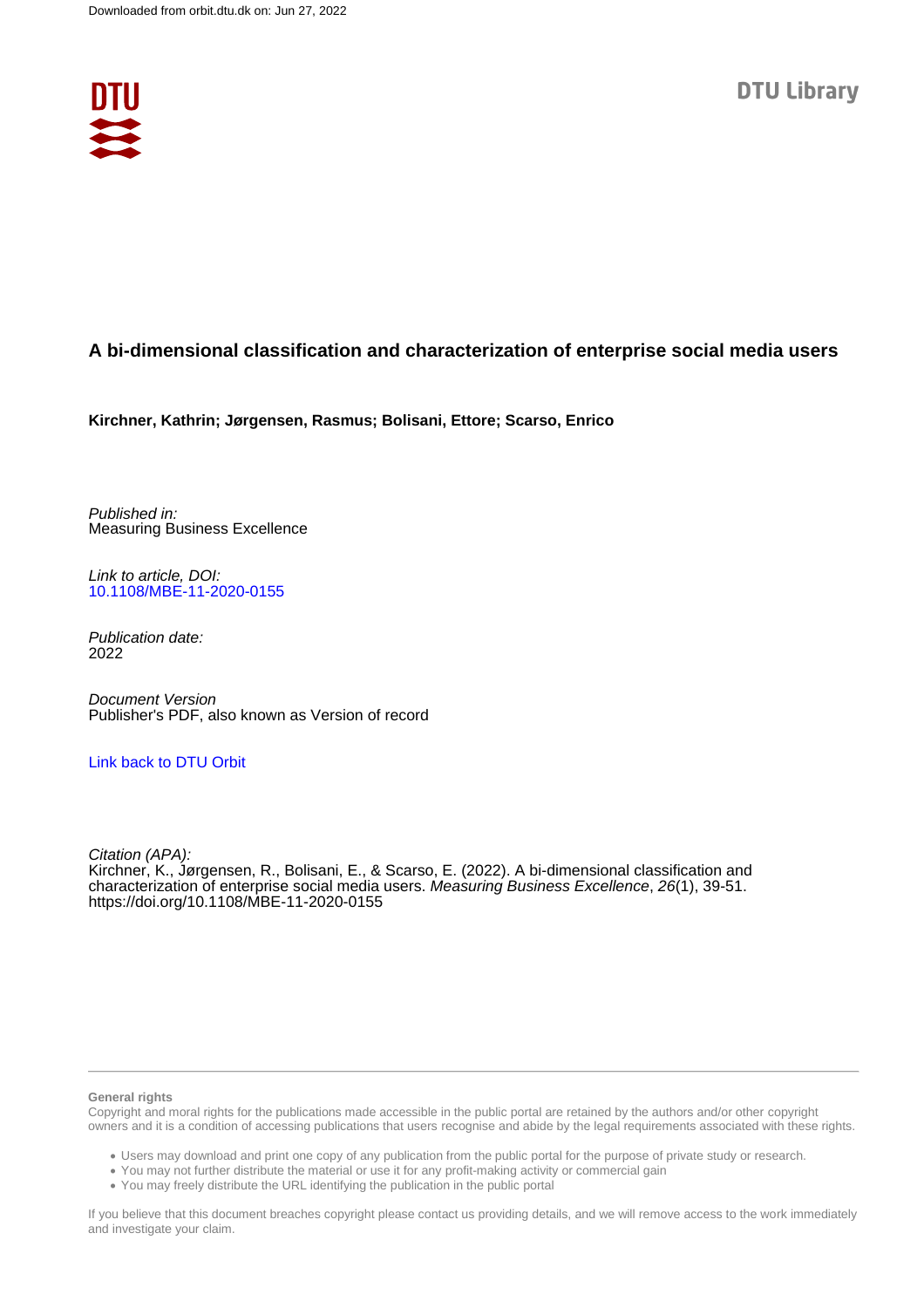# A bi-dimensional classification and characterization of enterprise social media users

Kathrin Kirchner, Rasmus Jørgensen, Ettore Bolisani and Enrico Scarso

#### Abstract

Purpose – Enterprise social media (ESM) platforms are rapidly diffusing in the business context because they can bring substantial benefits to companies by enhancing their knowledge management (KM) processes. However, such benefits materialize only if active employee participation is ensured. Therefore, it is crucial to understand how individual employees use an ESM platform to assist their knowledge-related activities. This paper contributes to this topic by proposing a classification of ESM users based on two dimensions: frequency and type (active or passive) of use.

**Design/methodology/approach** – The paper presents the results of a survey of 262 employees of an international engineering service company that has adopted an ESM platform to support its KM processes. Statistical methods (e.g. ANOVA, Tukey's b) were applied to verify the usefulness of the proposed typology and identify the main aspects that characterize the different user groups.

Findings – The survey results confirm the existence of different types of ESM users and provide the empirical basis for developing a bi-dimensional classification from which four user groups were derived and characterized: frequent contributors, sporadic contributors, frequent lurkers and sporadic lurkers.

Research limitations/implications – The main limitation is that only one company in one sector with specific knowledge needs and capabilities was investigated.

Practical implications – The study provides useful suggestions for how to promote the use of an ESM and particularly for how to encourage less frequent and less active users to increase their participation in a platform.

Originality/value - The paper contributes to a better understanding of how employees approach ESM by identifying factors that characterize different user groups.

Keywords Survey, Knowledge management, Enterprise social media, Contributor, Lurker, Users' typology

Paper type Research paper

#### 1. Introduction

Enterprise social media (ESM) are social media platforms arranged for use by a company's employees ([Leonardi](#page-12-0) et al., 2013; [Hacker, 2017](#page-12-1)). The application of ESM is rapidly becoming common in the business context, as this technology is increasingly deemed to be crucial for future competition. Many scholars emphasize that ESM can bring substantial benefits to companies and enhance their knowledge management (KM) processes (Nisar et al.[, 2019](#page-12-2)). In particular, various studies affirmed that ESM platforms can play a crucial role in facilitating internal knowledge sharing and communication for organizations ([Razmerita](#page-13-0) et al., 2016). This is why ESM has attracted significant attention from professional and academic fields [\(Ahmed](#page-11-0) et al., 2019). From the pioneering paper by [Levy \(2009\)](#page-12-3) to recent ones ([Kane, 2017;](#page-12-4) [Archer-Brown and](#page-11-1) [Kietzmann, 2018\)](#page-11-1), the opinion that ESM and KM are a "perfect couple" ([Helms](#page-12-5) et al., [2017\)](#page-12-5) has been consolidating. However, despite scholars' opinions, the introduction of Kathrin Kirchner is based at the Department of Management, Technical University of Denmark, Lyngby, Denmark. Rasmus Jørgensen is based at the Technical University of Denmark, Lyngby, Denmark. Ettore Bolisani and Enrico Scarso are both based at the DTG, Universita` degli Studi di Padova, Padova, Italy.

Received 23 November 2020 Revised 12 January 2021 Accepted 10 February 2021

© Kathrin Kirchner, Rasmus Jørgensen, Ettore Bolisani and Enrico Scarso. Published by Emerald Publishing Limited. This article is published under the Creative Commons Attribution (CC BY 4.0) licence. Anyone may reproduce, distribute, translate and create derivative works of this article (for both commercial and noncommercial purposes), subject to full attribution to the original publication and authors. The full terms of this licence maybe seen at http://creativecommons.org/licences/by/4.0/ legalcode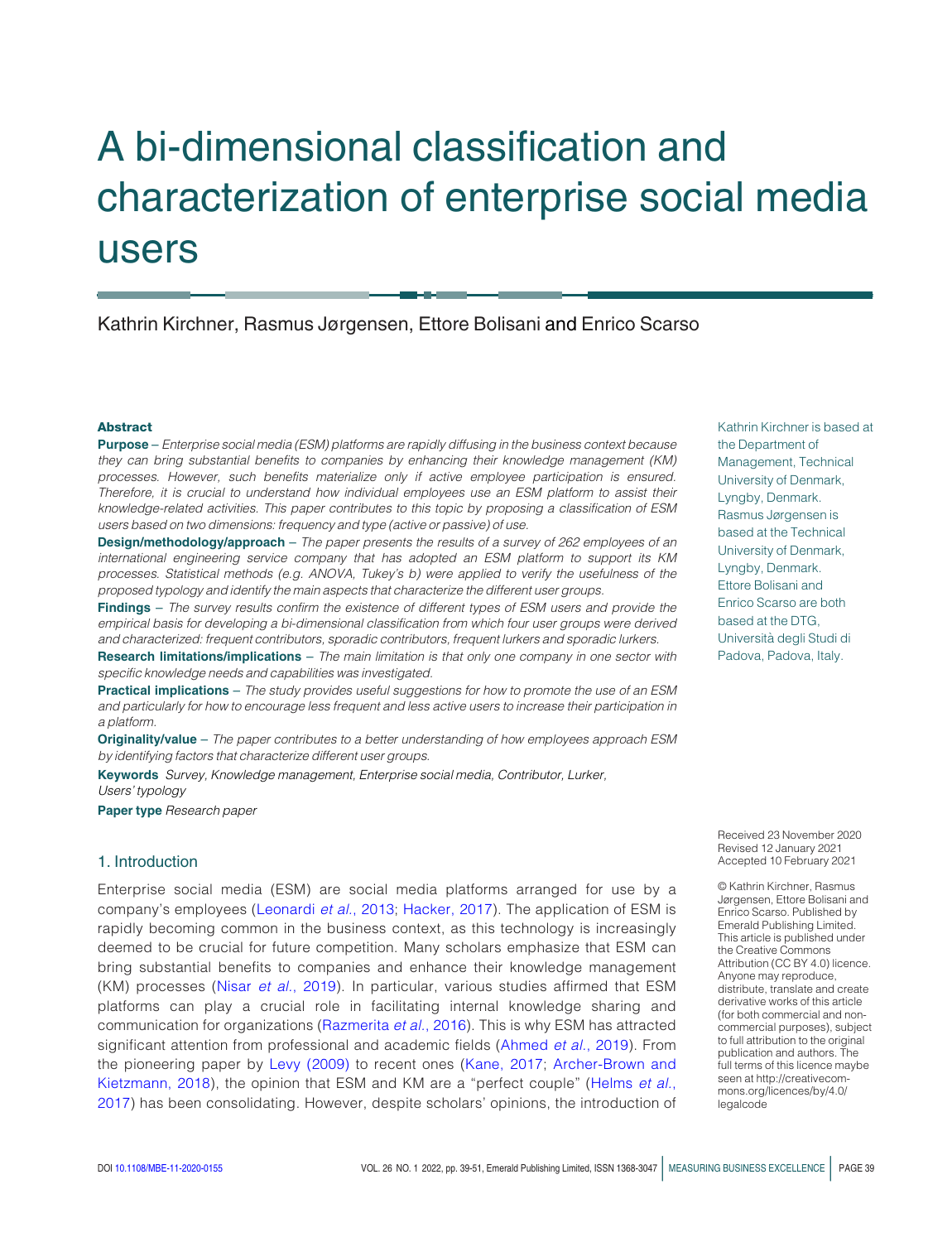ESM in the business context remains in a preliminary stage ([Ammirato](#page-11-2) et al., 2019) and in many cases, it seems not to have produced the expected outcomes.

This occurs because the benefits emphasized by scholars can materialize only if active and constant use of ESM by individual employees is ensured [\(Guinan](#page-12-6) et al., 2014; Mäntymäki [and Riemer, 2016](#page-12-7)). Therefore, it is essential to better understand how companies adopt an ESM platform and how employees get support for their knowledge-related activities by using it. This is why the literature has paid attention to the analysis of the level of participation and the type of activity performed by users of such platforms [\(Schwade and](#page-13-1) [Schubert, 2019](#page-13-1)). Although "frequency of use" is the most considered dimension for classifying different ESM user groups, scholars also consider other dimensions, as the distinction between passive and active users, sometimes called "posters" and "lurkers" ([Engler and](#page-11-3) [Alpar, 2018;](#page-11-3) Chin et al.[, 2020](#page-11-4)). Even if it can be assumed that active users also frequently use ESM (or vice versa, passive users are sporadic users), the relationship between the two dimensions deserves further investigation, not only to find confirmation but also to understand whether a new typology can be derived from these two dimensions.

In this paper, based on an analysis of relevant literature and the results of a survey conducted among 262 employees of an international project-based service company, we propose a new ESM user typology. Using statistical analysis of the survey data, we identify and examine the main aspects that distinguish the different user types.

The paper is organized as follows. In Section 2, we illustrate the conceptual background of the study, while in Section 3 we describe the research goals and method. In Section 4, we present the results and in Section 5, we discuss them. In Section 6, we present conclusions, academic and managerial implications and the limitations of the study.

#### 2. Background: enterprise social media user typology

Scholars agree that many ESM platforms fail because they are underused by the workforce [\(Guinan](#page-12-6) et al., 2014; Alarifi et al.[, 2015;](#page-11-5) [Giermindl](#page-12-8) et al., 2018). Therefore, there is a need to understand how companies can motivate and encourage employees to use such platforms more intensively by considering different behaviors and forms of use [\(Hacker and](#page-12-9) [Bodendorf, 2017\)](#page-12-9). Empirical evidence shows that ESM users perform various activities (ranging from simply consuming to producing and distributing content) and with different frequencies. Thus, scholars analyze and classify the different behaviors adopted by ESM users ([Schwade and Schubert, 2019](#page-13-1); [Hacker and Riemer, 2020\)](#page-12-10).

The spread of online communities, spurred by new social media applications, has led to the introduction of new terms to indicate possible user behaviors, e.g. posters and lurkers. The term "poster" indicates users who show active behavior by posting new content, replying to or commenting on content posted by others and so on. Conversely, the term "lurker" denotes users who observe the community activity but do not actively contribute to its development.

Research on enterprise collaboration systems (which include ESM) user typology is fragmented and offers many classifications that are based on different aspects and dimensions, such as type of use, frequency of use and variety of use. [Schwade and](#page-13-1) [Schubert \(2019\)](#page-13-1) identified in a literature review 102 definitions of user types, which they summarized in six main typologies: creators, contributors, lurkers, inactive, non-users and users without an account. Creators and contributors are active users, with the difference that creators upload new content, while contributors edit and comment on existing information. Lurkers are pure consumers of knowledge but play an important role in building the community's network. The last three user types refer to employees who are not active at all on a platform because they did not use it for a long time, never logged in or never possessed login information.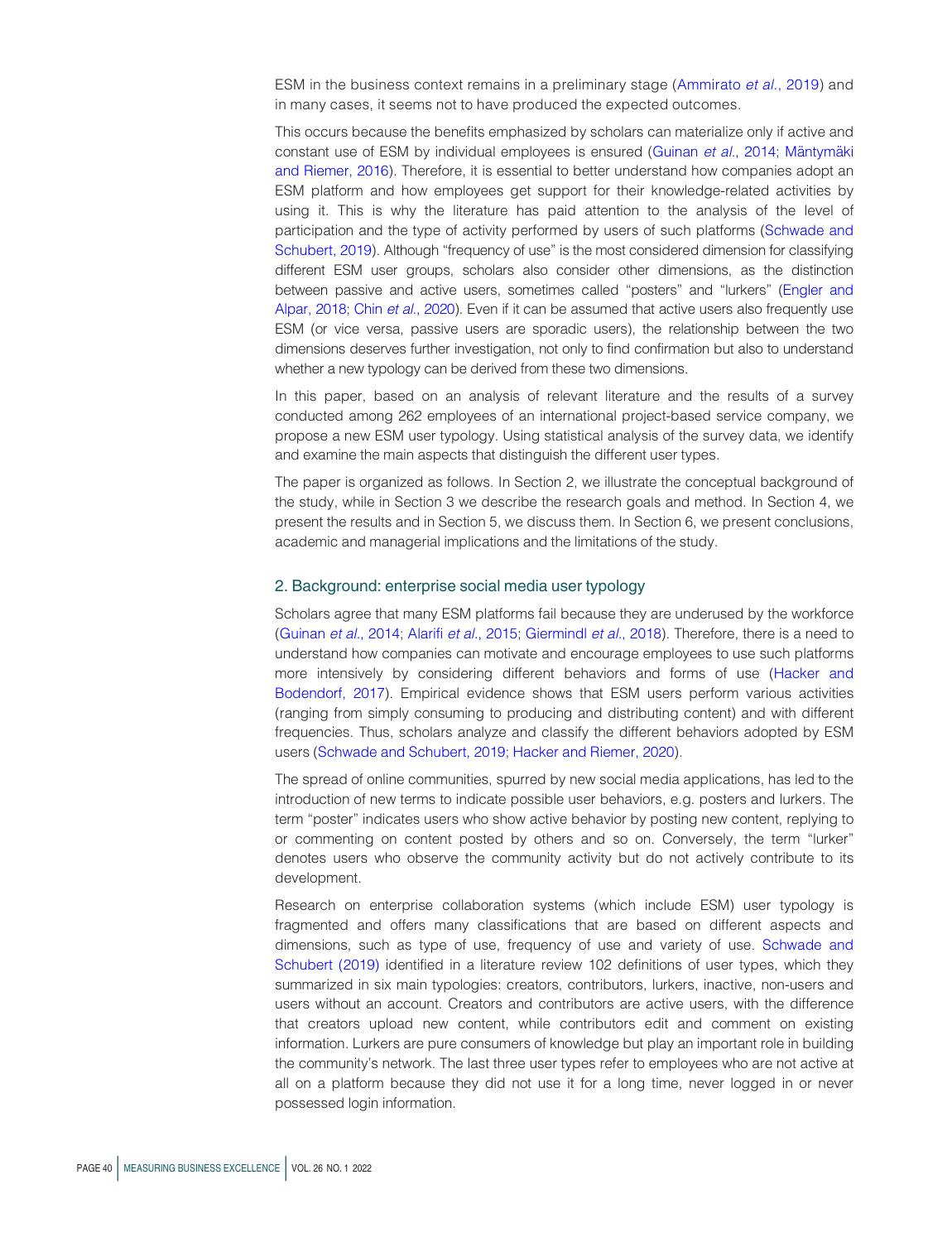[Schwade and Schubert \(2019\)](#page-13-1) also revealed that scholars focused on the role and characteristics of lurkers, while the discussion of other user types is limited. Furthermore, there is no consensus on the definition of the individual types. For instance, they found 22 different definitions for a lurker on a wide spectrum, ranging from a non-regular poster ([Han](#page-12-11) et al.[, 2014\)](#page-12-11) to someone who is only consuming information [\(Brandtzæg, 2010\)](#page-11-6). Moreover, the distinction between contributors and creators is unclear, as contributors can post new information from time to time.

Scholars' strong interest in lurkers is related to the 90–9-1 rule that applies in online communities ([Nielsen, 2006\)](#page-12-12): 90% of users behave as lurkers, who read or observe, but do not contribute; 9% of users contribute from time to time, but they have other priorities. Only 1% of users are very active and account for most contributions. This rule, originally defined for internet users, seems to be applicable in the business context, even if with different percentages, as some empirical investigations have revealed (Oettl et al.[, 2018](#page-12-13); [Schwade](#page-13-1) [and Schubert, 2019\)](#page-13-1).

The typologies used by ESM scholars to differentiate and analyze user behaviors generally focus on a single dimension. In particular, ESM scholars tend to distinguish between content contributors (posters) and content consumers (lurkers) and investigate the factors that drive the behaviors of these two groups (Alarifi et al.[, 2015;](#page-11-5) [Engler and Alpar, 2018](#page-11-3); Chin et al.[, 2020\)](#page-11-4). We identified only two papers that discuss user typologies with two dimensions ([Giermindl](#page-12-8) et al., 2018; Oettl et al.[, 2018\)](#page-12-13).

The qualitative study by Oettl et al. [\(2018\)](#page-12-13) distinguishes different user types according to two dimensions: individual openness to ESM (i.e. the individual's attitude toward the technology and perceived ability to use it) and perceived task fit (i.e. the perceived usefulness of the platform for the specific task). With such dimensions, which are derived from technology acceptance theories and models (Ngai et al.[, 2015\)](#page-12-14), the authors identified four user archetypes: power users (denoted by high openness and high task fit), limited users (denoted by high openness and low task fit), reluctant users (denoted by low openness and high task fit) and repudiators (denoted by low openness and low task fit). Furthermore, Oettl et al. identified two mixed user types: hidden champions (placed halfway between limited and power users) and question marks (placed halfway between repudiators and limited users). The study results suggest that the different groups have different perceptions of the value added by the platform, as well as the obstacles to its usage, which has relevant implications for managers who want to promote the use of the platform.

[Giermindl](#page-12-8) et al. (2018) provided a classification that can be regarded as bi-dimensional. The authors used social exchange theory to examine why the motivations for participating in ESM differ for posters and lurkers. This theoretical approach suggests that, within an ESM platform, individuals exchange socioemotional resources and thus, the (active or passive nature) nature of their participation is affected by the motivational factors that characterize a social exchange, such as reputation, common identity, common bond, social interaction and community commitment. Giermindl et al. further split the two groups based on the frequency of their participation into the following groups: super frequent posters, frequent posters, infrequent posters, frequent lurkers and infrequent lurkers. Giermindl et al.'s general findings indicate that posters show considerably higher mean values for all the five motivational aspects compared to lurkers.

Lurkers might be crucial for the success of an ESM platform. Although initially, the term had a negative connotation, their role was revaluated in the literature, especially because they provide the "necessary" audience for posters [\(Ridings](#page-13-2) et al., 2006; [Cranefield](#page-11-7) et al., 2015). Furthermore, even consumption alone helps the whole users' community to increase its knowledge pool, transfer it and apply where it is needed ([Pohjola and Puusa, 2016](#page-12-15); [Engler](#page-11-3) [and Alpar, 2018\)](#page-11-3). In this regard, [Havakhor](#page-12-16) et al. (2018) suggested naming the individuals who only consume content "seekers," as this term has a positive connotation.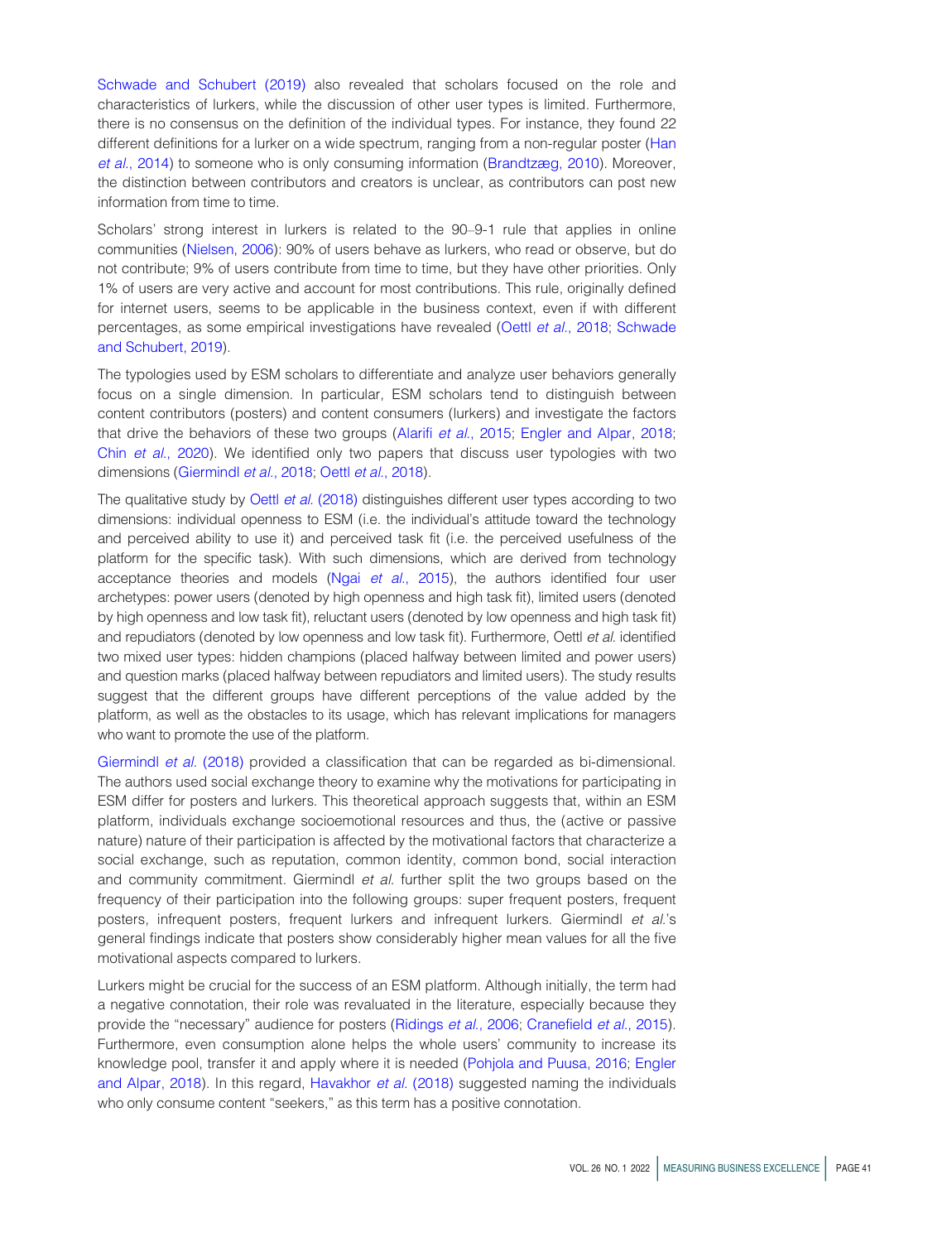In conclusion, studies analyzing the factors that distinguish the different types of ESM users are still fragmented and provide partially contrasting results. In addition, most of the proposed typologies are inconsistent because they mix different dimensions, such as type of use, frequency of use and variety of purposes for use [\(Schwade and Schubert, 2019\)](#page-13-1). In light of this, we proposed a bi-dimensional classification of ESM users and apply it to analyzing the case company that adopted an ESM platform to support employees' KM activities. As this company has a clear purpose for ESM platform use, the type (active or passive) and the frequency of use are the focus of this study.

#### 3. Research goals and method

#### 3.1 Research questions

The literature discussion about user typologies in enterprise social media leads to two research questions:

- RQ1. Can a bi-dimensional classification based on the type and frequency of use identify and clearly distinguish different types of ESM users?
- RQ2. Which factors characterize the different user types derived from such bidimensional classification?

#### 3.2 Research method

To answer the research questions, we investigated how members of internal communities of practice in a global engineering company use an ESM platform to access and interact within their communities. We solicited the perceptions of the platform users with a 22 question survey. In addition to demographic questions, we asked which knowledge sources and need for information the employees have, how frequently they use the platform to access their main community, what activities they perform, the difficulties they perceive in using the platform to interact with other members and their satisfaction with their communities. In particular, we asked respondents to indicate how frequently they access their communities via the platform and the type of use. Questions either used a five-point Likert scale or were multiple-choice. We added a final open-answer question to receive more opinions about their community and specifically about what they think is missing. The survey was preceded by a letter that explained the study's goals and modality; the letter also informed respondents that their anonymity was guaranteed. We collected data via the survey between September and October 2018. As the survey was accessible from the Connect platform, we collected data only from users of the platform. To analyze the data and answer the research questions, we used descriptive statistics, conceptual content analysis of the open answers and one-factorial ANOVA and Tukey's b post hoc tests to detect differences between the identified user groups.

#### 4. Findings

#### 4.1 Case company

The case company is a global engineering company in the pharmaceutical industry, with around 2,000 employees in 15 offices in Europe, China, India and the USA. Communities of practice, which the company calls communities of interest (CoIs), have assumed a central part of the company's strategy to become a world-leading pharma engineering company, which has a local presence and uses the knowledge of experts around the world.

Since 2008, the company has organized 20 global CoIs, whose size at the time of the survey ranged from 67 to 373 members; approximately 1,400 project execution employees were members of at least one CoI. Participation is voluntary and the CoIs define their own tasks, are responsible for stewarding knowledge within the enterprise and have a long-term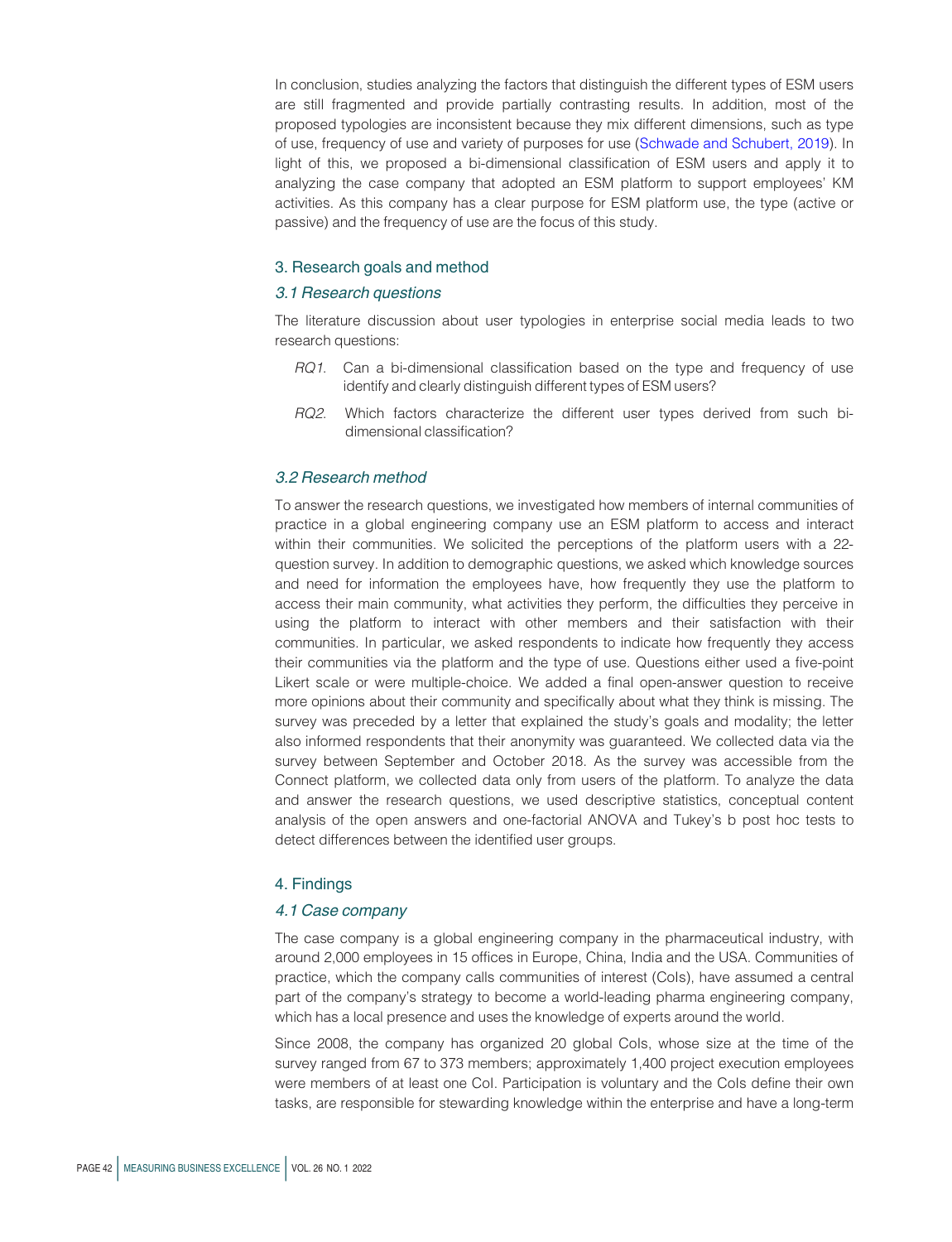focus. Cols are in charge of writing global engineering standards and implementing best engineering practices derived from projects throughout the world. Several information and communication technologies, tools including the ESM platform Connect, which was introduced around five years ago, support the communities in knowledge sharing. Each CoI has a community leader (called chairman in the company) who is responsible for the community and key members' engagement. He or she is also responsible for the administrative tasks of inviting members to meetings, reporting on CoI performance, maintaining a dialogue with the CoI board and following up on the budget. A CoI has several key members who are appointed voluntarily to the position because they are recognized experts within their field and these members are central to developing knowledge, sharing knowledge and answering questions. Basic members have no responsibilities but contribute to knowledge sharing and development.

#### 4.2 Deriving a bi-dimensional user classification

We received 262 valid answers from the employees of the case company. [Table 1](#page-5-0) provides an overview of the demographics of the survey participants.

Regarding the frequency of use as one dimension of the proposed classification scheme, we defined a frequent user as a "person who uses Connect to access his or her CoI at least once a week," while a sporadic user is an "individual who is active only once a month or more rarely." Furthermore, we asked employees whether they perceived themselves as passive users or actively involved on the platform, e.g. by answering questions or motivating their colleagues to contribute. From these two dimensions, use frequency and type of use, four user groups were derived, as indicated in [Table 2,](#page-6-0) which are named following the definition typically used in the literature (Section 2), i.e. frequent contributors, sporadic contributors, frequent lurkers and sporadic lurkers.

<span id="page-5-0"></span>

| Table 1 $ $<br>Demographics of survey participants ( $n = 262$ )                                                                 |                                             |
|----------------------------------------------------------------------------------------------------------------------------------|---------------------------------------------|
| <b>Items</b>                                                                                                                     | (% )                                        |
| Position in the company<br>Manager<br>Project/Engineering manager<br>Engineer/Specialist<br>Missing                              | 6.8<br>19.3<br>72.7<br>1.1                  |
| Length of working in the company<br>$0 - 2$ years<br>2-5 years<br>5-10 years<br>$10 - 15$ years<br>More than 15 years<br>Missing | 21.6<br>29.5<br>22.3<br>11.7<br>13.3<br>1.5 |
| Length of membership in primary Col<br>0-6 month<br>6 month-1 year<br>$1-2$ years<br>2-4 years<br>More than 4 years<br>Missing   | 9.5<br>7.6<br>14.0<br>31.4<br>36.4<br>1.1   |
| Role in primary Col<br>Chairman<br>Key member<br>Member<br>Missing                                                               | 7.2<br>20.1<br>71.6<br>1.1                  |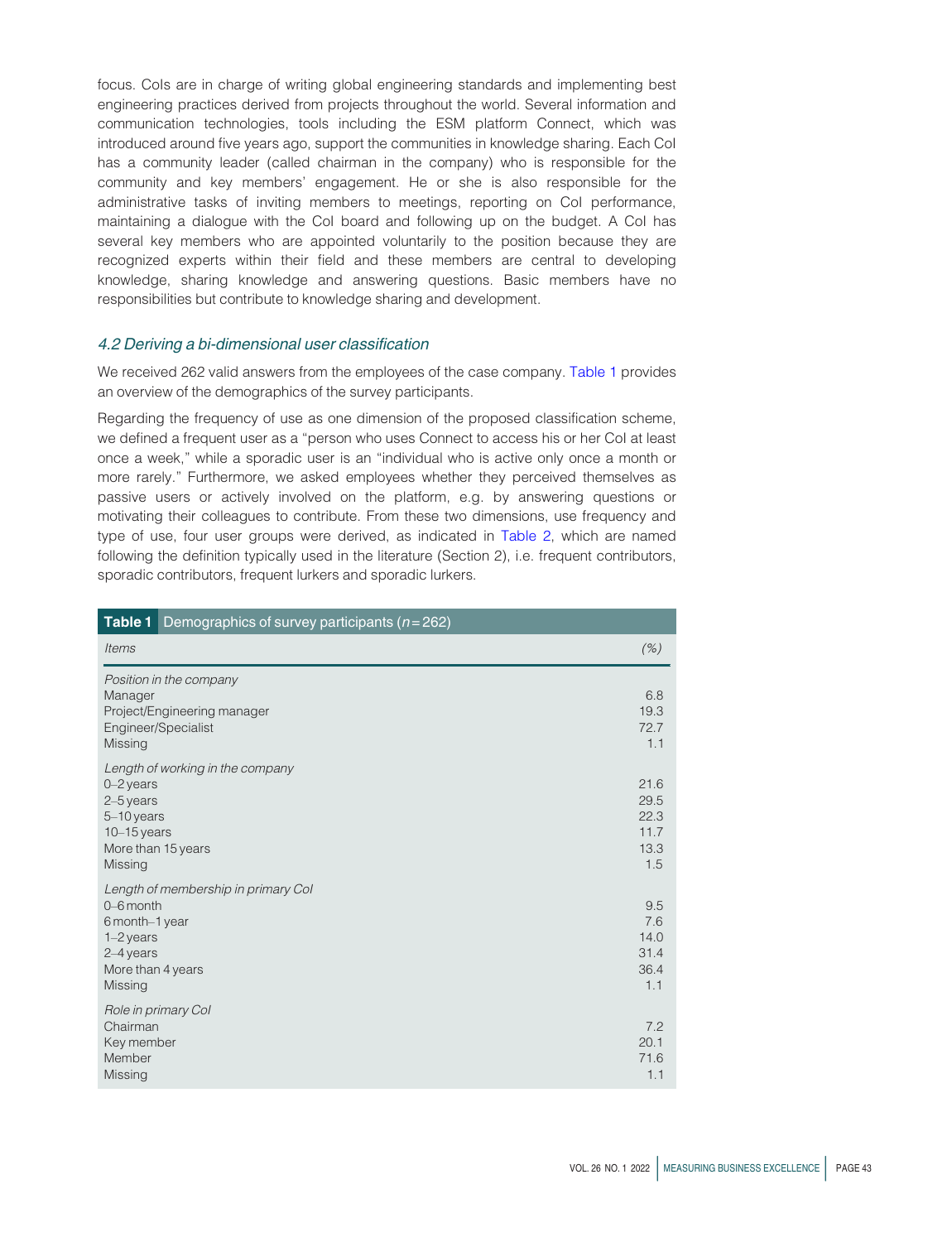<span id="page-6-0"></span>

|                                | <b>Table 2</b> User groups according to frequency and kind of use |                                                 |  |  |
|--------------------------------|-------------------------------------------------------------------|-------------------------------------------------|--|--|
| User group                     | Active user                                                       | Passive user                                    |  |  |
| Frequent user<br>Sporadic user | 46.9% frequent contributors<br>21.4% sporadic contributors        | 9.2% frequent lurkers<br>22.5% sporadic lurkers |  |  |

All user types could be identified in the data sample. The group of frequent users (56.1% of respondents) was slightly bigger than the group of sporadic users, which can be mainly explained by the fact that the survey was administered online with Connect and thus, the survey reached frequent users more easily. This is also why 68.3% of respondents indicated they were active users. The high share of active users, much higher than which usually characterizes a social media platform, may be because the platform is used within a favorable organizational context as communities of practice, where knowledge-sharing activities are naturally stimulated. The two groups sporadic contributors and frequent lurkers should be mentioned, as their presence confirmed that the two dimensions seem to be useful to better identify the different user behaviors. To answer research question 2, in the following section, we analyze the characteristics of these user groups.

#### 4.3 Characterizing the identified user groups

[Table 3](#page-6-1) provides an overview of the demographic characteristics of the four groups. Half of the engineers and more than half of the managers perceive themselves as frequent contributors. For project and engineering managers, we do not see a clear distinction between frequent contributors and sporadic lurkers. Project and engineering managers may also use other tools to coordinate their teams and CoIs are seen as a means for finding information related to daily work more than as a coordination tool. The survey showed that chairmen and key members fulfill their roles well because the majority consider themselves frequent contributors. All chairmen perceived themselves as contributors, even if they had more or less intense frequency. Regarding the other two demographic characteristics on the questionnaire, that is, length of membership in a CoI and length of employment at the company, no patterns were found. To sum up, the roles played in the company and in the community are related to the type of use made of the platform, while the company and the community seniority are not.

We performed an ANOVA to identify differences between the four groups. [Table 4](#page-7-0) lists the mean values and standard deviations of Likert-scaled variables that showed significant Ftest results ( $p = 0.05$ ). The first four factors concern the relevance of different knowledge sources for the employee's own daily job, which indicates the importance of his or her cognitive needs and the second five how much CoIs help in satisfying the employee's different needs. The other factors, such as technical and organizational obstacles to

<span id="page-6-1"></span>

|            | Table 3 Demography of user groups |                                         |                               |                                       |                               |
|------------|-----------------------------------|-----------------------------------------|-------------------------------|---------------------------------------|-------------------------------|
| Items      |                                   | Frequent contributor<br>$(n = 123)(\%)$ | Frequent lurker<br>$(n=24)(%$ | Sporadic contributor<br>$(n = 56)(%)$ | Sporadic lurker<br>$(n=59)(%$ |
| Manager    | Position in the company           | 50.0                                    | 10.9                          | 20.8                                  | 18.2                          |
|            | Engineer/Specialist               | 31.4                                    | 5.9                           | 23.5                                  | 39.2                          |
|            | Project/Engineering manager       | 55.6                                    | 0.0                           | 22.2                                  | 22.2                          |
| Chairman   | User role in primary Col          | 89.5                                    | 0.0                           | 10.5                                  | 0.0                           |
| Key member |                                   | 77.4                                    | 1.9                           | 17.0                                  | 2.8                           |
| Member     |                                   | 34.4                                    | 12.2                          | 23.3                                  | 30.2                          |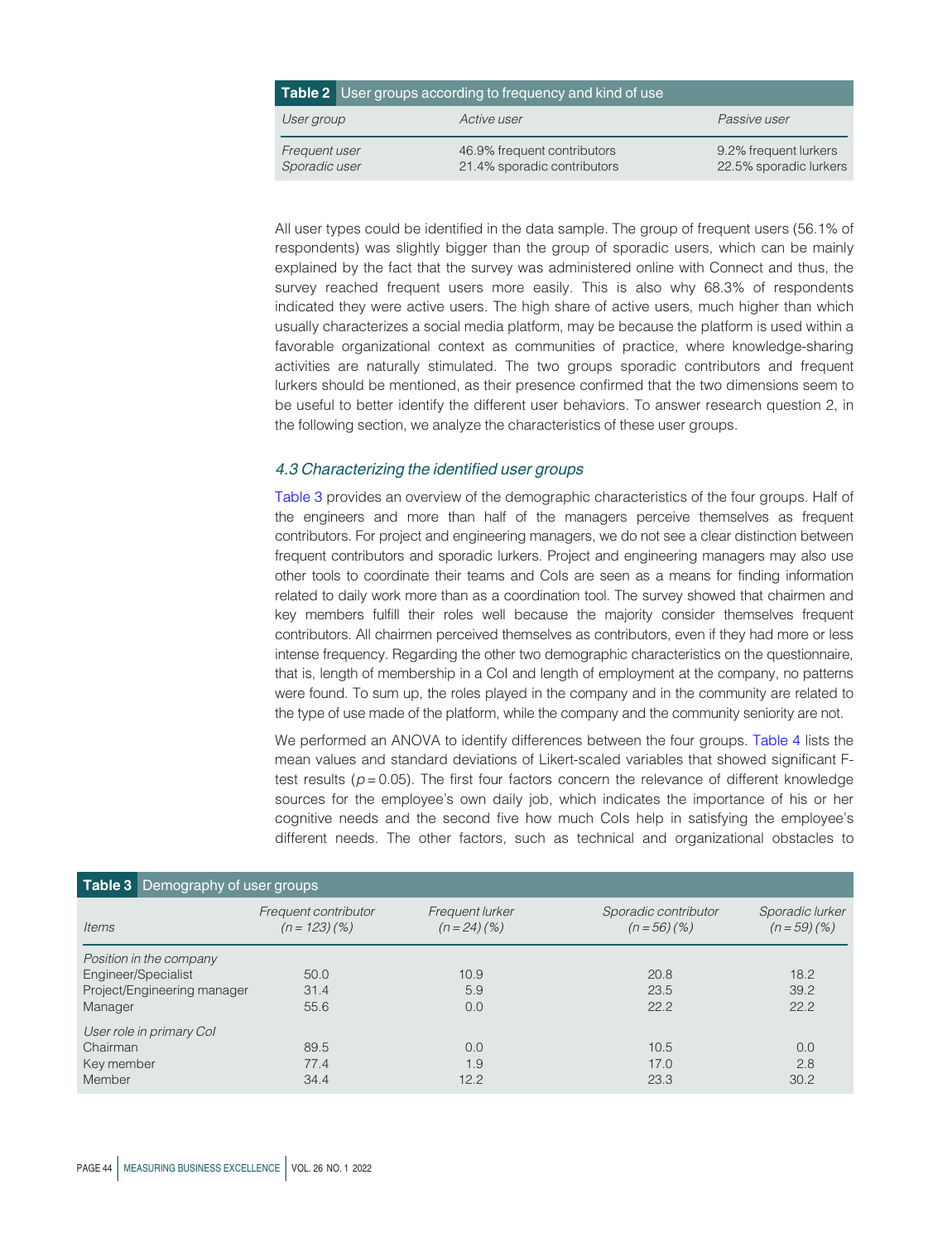#### <span id="page-7-0"></span>Table 4 Mean values of significant variables in ANOVA analysis Group of variables Variable F-value (sig.) Frequent contributor: mean (SD) **Frequent** lurker: mean (SD) Sporadic contributor: mean (SD) Sporadic lurker: mean (SD) Relevance of knowledge sources for the job Relevance of external knowledge sources for own job (magazines, conferences)  $F = 6.047$ Sig 0.001 3.37 (1.134) 2.83 (1.239) 2.96 (1.159) 2.64 (1.119) Relevance of Connect as knowledge source for own job  $F = 8.818$ Sig 0.000 3.58 (0.950) 3.09 (1.041) 3.05 (0.862) 2.84 (1.121) Relevance of formal meetings for own job  $F = 2.698$ Sig 0.046 3.88 (0.829) 3.92 (0.830) 3.61 (1.039) 3.53 (1.040) Importance of information about new tech solutions for iob  $F = 7.304$ Sig 0.000 4.07 (0.825) 3.50 (1.103) 3.51 (0.998) 3.51 (1.165) Satisfaction with Col Satisfied with Col fulfilment of own needs  $F = 15.99$ Sig 0.000 3.55 (0.727) 3.17 (0.702) 3.11 (0.908) 2.71 (0.811) Satisfied with level of collaboration in CoI  $F = 6.629$ Sig 0.000 3.40 (0.939) 3.21 (0.779) 3.02 (0.863) 2.79 (0.881) Satisfied with finding often answers to questions in CoI  $F = 15.514$ Sig 0.000 3.44 (0.841) 3.04 (0.955) 2.89 (0.824) 2.49 (1.054) Satisfied with CoI ability to receive own ideas  $F = 8.019$ Sig 0.000 3.63 (0.969) 3.33 (0.816) 3.20 (0.826) 2.95 (0.911) Satisfied with CoI keeping up with industry  $F = 5.968$ Sig 0.001 3.58 (0.864) 3.58 (1.018) 3.14 (0.819) 3.09 (0.880)

platform use, did not show any statistically significant difference among the members of the four groups.

Looking at the results shown in [Table 4](#page-7-0), sporadic lurkers show the lowest mean values in all variables. Frequent contributors present much higher values (apart from the relevance of formal meetings). Therefore, it seems reasonable to presume that sporadic lurkers and frequent contributors are very different, especially concerning their knowledge needs which are greater for frequent contributors. Furthermore, the level of satisfaction with all the benefits linked to belonging to the CoI decreased from frequent contributors to frequent lurkers to sporadic contributors to sporadic lurkers. This last point highlights the existence of a relationship between the use of the ESM platform and the perceived usefulness of CoIs, which seems to confirm previous literature on the existence of a synergic link between communities and ESM ([Annabi and McGann, 2013;](#page-11-8) [Helms](#page-12-5) et al., 2017).

We used Tukey's b post hoc test to explore the differences between user groups ( $p = 0.05$ ) for all the variables in [Table 4](#page-7-0) in more detail. The results reported in [Table 5](#page-8-0) reveal the different subgroups that could be found. In some cases, the groups can be distinguished clearly (such as in "satisfied with CoI fulfillment of my needs," where three subgroups were found). In other cases, like "relevance of external knowledge sources," frequent contributors and sporadic lurkers clearly are in two different groups, while frequent lurkers and sporadic contributors could be assigned to both groups according to Tukey's b test. In general, frequent contributors can be distinguished from sporadic lurkers, as they are in eight of nine variables in different groups and from sporadic contributors (in four of the nine variables). Frequent lurkers and sporadic contributors are more similar to each other (as they are in the same subgroup in more cases) than they are similar to sporadic lurkers. This result suggests that the investigated factors influence frequency more than a type of use.

We also asked participants in an open question about what they thought their primary CoI lacked. The results were analyzed via qualitative conceptual content analysis. We used an inductive approach and during the interactive coding process identified six different problem areas. We also counted the frequencies of the named problems per user group.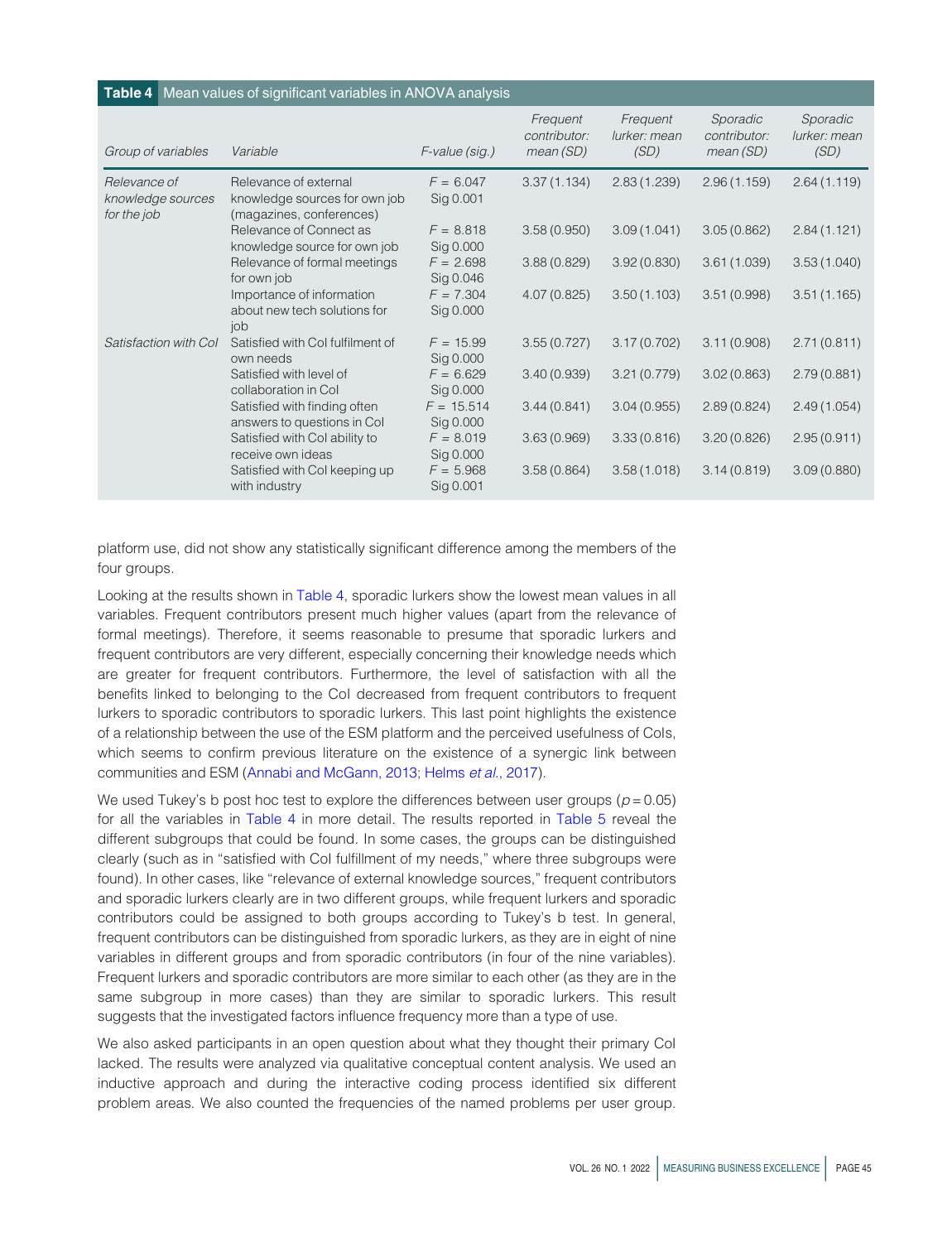<span id="page-8-0"></span>

|                                                                              | Subset for $\alpha = 0.05$ |                |      |
|------------------------------------------------------------------------------|----------------------------|----------------|------|
| Significant variables according to ANOVA                                     | $\mathcal{I}$              | $\mathfrak{C}$ | 3    |
| Relevance of external knowledge sources for own job (magazines, conferences) |                            |                |      |
| Frequent contributor                                                         | 3.37                       |                |      |
| Frequent lurker                                                              | 2.83                       | 2.83           |      |
| Sporadic contributor                                                         | 2.96                       | 2.96           |      |
| Sporadic lurker                                                              |                            | 2.64           |      |
| Relevance of Connect as knowledge source for own job                         |                            |                |      |
| Frequent contributor                                                         | 3.58                       |                |      |
| Frequent lurker                                                              |                            | 3.09           |      |
| Sporadic contributor                                                         |                            | 3.05           |      |
| Sporadic lurker                                                              |                            | 2.84           |      |
| Relevance of formal meetings for own job                                     |                            |                |      |
| Frequent contributor                                                         | 3.88                       |                |      |
| Frequent lurker                                                              | 3.92                       |                |      |
| Sporadic contributor                                                         | 3.61                       |                |      |
| Sporadic lurker                                                              | 3.53                       |                |      |
| Importance of information about new tech solutions for job                   |                            |                |      |
| Frequent contributor                                                         | 4.07                       |                |      |
| Frequent lurker                                                              |                            | 3.50           |      |
| Sporadic contributor                                                         |                            | 3.51           |      |
| Sporadic lurker                                                              |                            | 3.51           |      |
| Satisfied with Col fulfilment of own needs                                   |                            |                |      |
| Frequent contributor                                                         | 3.55                       |                |      |
| Frequent lurker                                                              |                            | 3.17           |      |
| Sporadic contributor                                                         |                            | 3.11           |      |
| Sporadic lurker                                                              |                            |                | 2.71 |
| Satisfied with level of collaboration in Col                                 |                            |                |      |
| Frequent contributor                                                         | 3.40                       |                |      |
| Frequent lurker                                                              | 3.21                       | 3.21           |      |
| Sporadic contributor                                                         | 3.02                       | 3.02           |      |
| Sporadic lurker                                                              |                            | 2.79           |      |
| Satisfied with finding often answers to questions in Col                     |                            |                |      |
| Frequent contributor                                                         | 3.44                       |                |      |
| Frequent lurker                                                              | 3.04                       | 3.04           |      |
| Sporadic contributor                                                         |                            | 2.89           | 2.89 |
| Sporadic lurker                                                              |                            |                | 2.49 |
| Satisfied with Col ability to receive own ideas                              |                            |                |      |
| Frequent contributor                                                         | 3.63                       |                |      |
| Frequent lurker                                                              | 3.33                       | 3.33           |      |
| Sporadic contributor                                                         | 3.20                       | 3.20           |      |
| Sporadic lurker                                                              |                            | 2.95           |      |
| Satisfied with Col keeping up with industry                                  |                            |                |      |
| Frequent contributor                                                         | 3.58                       |                |      |
| Frequent lurker                                                              | 3.58                       |                |      |
| Sporadic contributor                                                         | 3.14                       | 3.14           |      |
| Sporadic lurker                                                              |                            | 3.09           |      |

[Table 6](#page-9-0) lists the most frequent answers and the number of people who mentioned the issue in parentheses. All four groups indicated two problem areas: the need for more participants who are active and making the search of useful content easier. Frequent contributors mentioned the need to find more (and in a different format) topics; they also would even like to contribute more, if they had time. Sporadic contributors mentioned similar topics as the frequent contributors but asked for more support from senior management and a clearer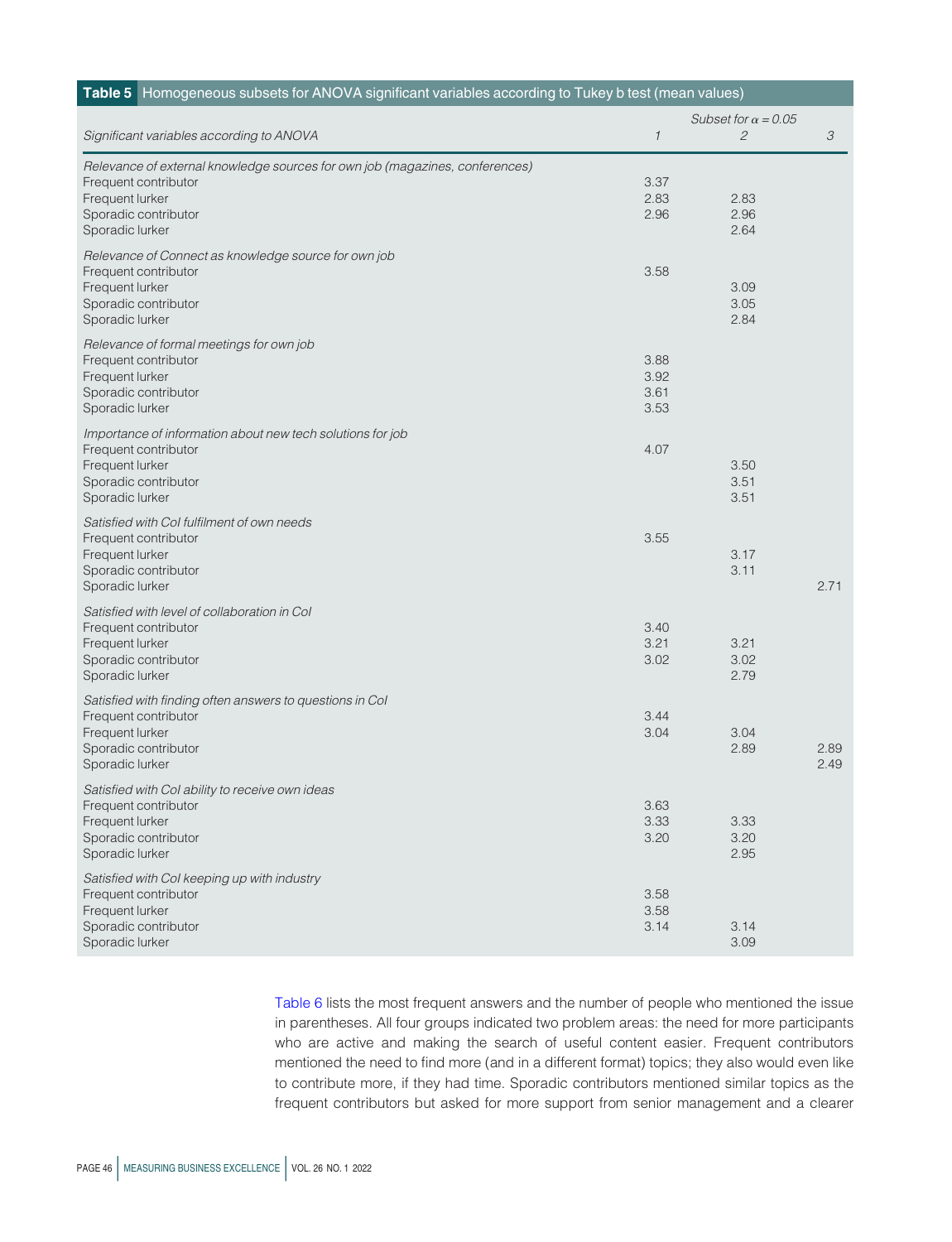<span id="page-9-0"></span>

|                                    | <b>Table 6</b> Results of conceptual content analysis regarding missing issues in the COIs $(n = \text{frequency of concept})$             |                                                |                                                                                                                                                           |                                                                                 |
|------------------------------------|--------------------------------------------------------------------------------------------------------------------------------------------|------------------------------------------------|-----------------------------------------------------------------------------------------------------------------------------------------------------------|---------------------------------------------------------------------------------|
| Problem area                       | Frequent contributors                                                                                                                      | <b>Frequent lurkers</b>                        | Sporadic contributors                                                                                                                                     | Sporadic lurkers                                                                |
| User activity                      | • More active participants ( $n = 18$ )                                                                                                    | • More activity ( $n = 2$ )                    | • Missing active people ( $n = \bullet$ Missing activity of<br>(2)                                                                                        | other people $(n = 2)$                                                          |
| Content issues                     | • More topics, not only questions<br>and answers $(n = 7)$                                                                                 | • More and more<br>updated content ( $n = 4$ ) | • Missing updated content<br>and links $(n = 3)$                                                                                                          |                                                                                 |
| Missing time                       | • More time to contribute ( $n = 6$ )                                                                                                      |                                                | • Missing time to use CoI ( $n$<br>$= 3)$                                                                                                                 | • No time $(n = 3)$                                                             |
| Finding relevant<br>information    | • Better search possibilities ( $n = 6$ ) • Easier overview about<br>• Access from outside the company content that allows to<br>$(n = 2)$ | follow a topic $(n = 2)$                       | $\bullet$ Better ways to search for<br>and filter relevant information information ( $n = 2$ )<br>$(n = 4)$<br>• Useful rating of articles ( $n$<br>$= 2$ | • Miss focus on relevant                                                        |
| No motivation                      |                                                                                                                                            | • Do not need Cols for<br>own work $(n = 1)$   |                                                                                                                                                           | • Lack of motivation/<br>better to ask colleagues<br>directly $(n = 4)$         |
| Missing support<br>from management |                                                                                                                                            |                                                | • Support from upper<br>management/strategy for all<br>Cols, rewards for higher<br>quality ( $n = 2$ )                                                    | • Need more support<br>from management to<br>integrate in daily work<br>$(n=2)$ |

strategy for all CoIs. Frequent lurkers were disappointed with old information and dead links, while sporadic lurkers were not motivated to use their CoI because they found it easier to ask their colleagues directly. Sporadic lurkers also complained about their limited time to participate in the CoI and similarly to sporadic contributors, about the lack of support from management to integrate such activity in daily work.

#### 5. Discussion

#### 5.1 Characteristics of user groups

We investigated whether it is possible and likely more useful, to use a bi-dimensional taxonomy to classify ESM users with two dimensions: frequency of use and type of use (RQ1). Different from other authors such as [Schwade and Schubert \(2019\),](#page-13-1) we focused the classification on users of the platform (we did not include non-users). Furthermore, we did not define different types of lurking and contributing, but users of the ESM platform reported their perceived active (contributors) and passive (lurkers) use, as well their platform use frequency. The results confirmed the bi-dimensional classification of ESM users and therefore answered RQ1, given that a sufficient number of survey respondents were included in all four user types.

We also characterized the four derived user groups to answer RQ2. We found that the groups exhibit significant differences concerning the role played by individuals in the groups. In particular, the large majority of assigned chairmen and key members are frequent contributors, which is completely in line with their role within the community. Conversely, the group of sporadic lurkers is almost exclusively made up of basic members. Moreover, this study showed that different user types have different motivations for using the platform regarding information needs for their job (depending on which of this information can also be found in the CoIs) and to what degree the community fulfills their needs for useful and updated information and to collaborate with colleagues. In general, results suggest that the higher the knowledge needs, particularly those concerning new technical solutions and the capability to find answers within the community, the more frequent the respondents' use of the ESM platform. This result is in line with the supporting KM role that scholars assign to such tools ([Razmerita](#page-12-17) et al., 2014).

However, the results show that although frequent contributors clearly distinguish themselves from sporadic lurkers, sporadic users and frequent lurkers are similar in terms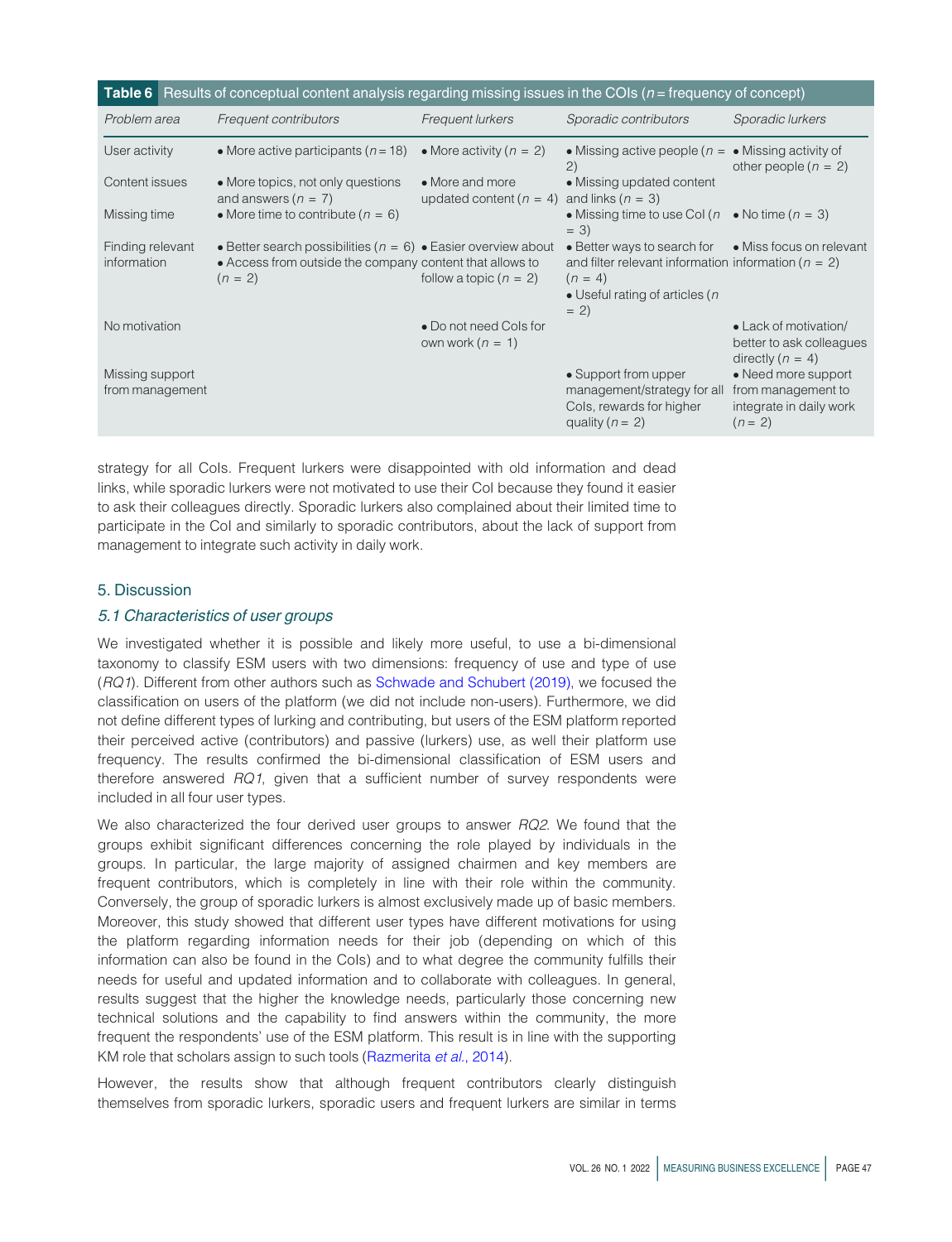of cognitive needs and satisfaction with CoIs. In particular, Tukey's b post hoc test results did not show differences between sporadic contributors and frequent lurkers. Instead, the latter group is more satisfied with their CoI than the former group, which shows that frequency plays a more relevant role in differentiating users' types than the active or passive type of use. This seems to confirm the attention given to this variable as a classification basis by many authors [\(Holtzblatt](#page-12-18) et al., 2013).

#### 5.2 Changing sporadic contributors and lurkers to more frequent users

Knowing the characteristics of the different user types allows designing and implementing specific initiatives to promote more frequent and active use of the platform. A challenging step is to induce infrequent contributors to contribute more frequently, as well as infrequent lurkers to use CoIs more frequently. In this regard, the results in [Table 6](#page-9-0) show that sporadic users complain about not finding enough useful information in the ESM and of the lack of management support.

To address the first issue, chairmen and key members should not only contribute new knowledge but also take care that outdated knowledge is archived and dead links are removed. In general, better-organized information allows easier and faster retrieval, thus leading to increased use of the platform and the community.

To address the second issue, managers should integrate the work with CoIs into employees' daily work routines, make the benefits of contributing to and using the ESM clearer, encourage employees to contribute and give them time to read information and provide answers ([Razmerita](#page-13-0) et al., 2016). In doing this, managers should consider the organizational position of the individual employee. For instance, in the case of the company some factors make project and engineering managers less frequent and active users of the platform, which must be identified to foster their participation.

In the case company, all actions (also offline) that aim at making CoIs more useful for members can have a positive impact on the use of the ESM platform in terms of increasing the frequency and the level of contribution. The content provided is a key factor: the more useful and updated content for one's job that is provided, the more frequently and actively the platform will be used. Furthermore, respondents proposed that contributions should be rewarded, especially if they are high quality and therefore, are very useful for colleagues.

#### 6. Conclusions

In this study, we used a bi-dimensional typology to classify and analyze how employees of an engineering services company use an ESM platform to access and interact within their communities. The results provided answers to the two research questions; however, the answers were partially unexpected and provide thought-provoking indications.

#### 6.1 Implications of the study

The paper has academic and practical implications. From an academic viewpoint, this study confirmed that such a bi-dimensional classification can help better identify the different ESM user groups and understand the factors that affect their behavior. Furthermore, it allows highlighting differences and similarities that describe the various groups. For instance, the results revealed that frequent lurkers and sporadic contributors share some common traits that distinguish them from the other two groups. This paves the way for further empirical research on different factors that characterize and distinguish the different user groups. In addition, future researchers should use the proposed classification in other contexts and confirm whether the characteristics of the different groups are linked to the organizational environment in which the ESM platform is implemented.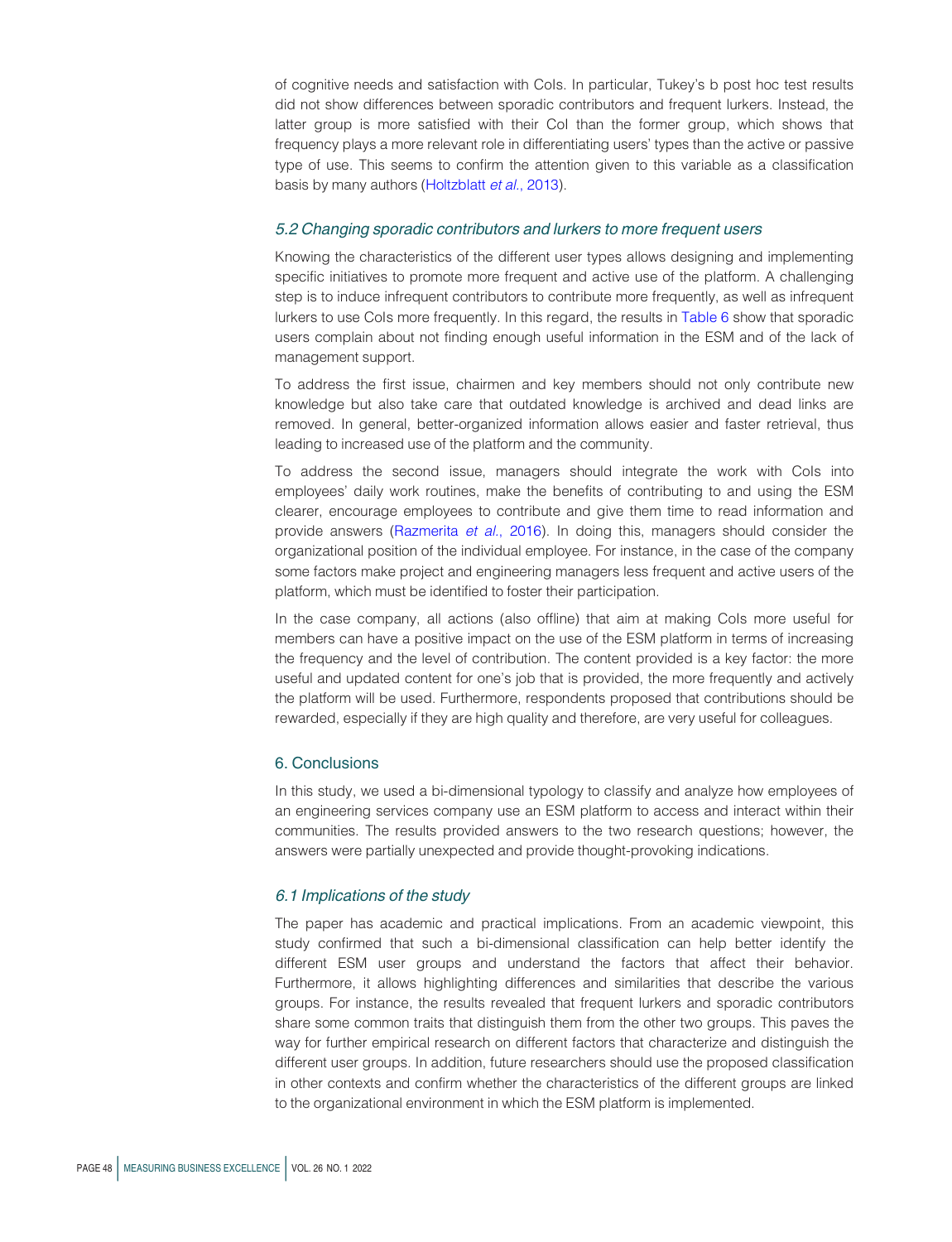Regarding the practical implications, the results provide useful indications to managers who intend to promote the use of an ESM platform within their company. In particular, the results not only confirm the ineffectiveness of an undifferentiated approach but also suggest that managers' efforts should be primarily directed at sporadic users who are less satisfied with their CoI and ask for more managerial support.

#### 6.2 Limitations

This study has several limitations. The most important is that results cannot be generalized, as only one company in an industry with specific knowledge needs and capabilities was examined. An aspect that must be considered concerns the fact that the ESM platform operates within a community-based context, which clearly influences the use of the platform. Furthermore, for the sake of speed and simplicity, the survey was distributed through the ESM and not via email, thus reducing the reach. Thus, it is likely that the sample included a larger share of more frequent users than the actual percentage in the company. Finally, the study is based on respondents' self-assessments of their frequency and the type of use as we were not allowed to access the Connect system and conduct an analysis of log data and activities performed. However, researchers on this topic frequently use this method [\(Ahmed](#page-11-0) et al., 2019) especially because, differently from what happens using log data, it allows to collect of information about motivations, perceived advantages, etc., that induce people to use ESM. Thus, despite the previous limitations, the findings of the study provide interesting insights that can be the basis for further studies aimed to better understand how new social media tools are used in the business context.

#### **References**

<span id="page-11-0"></span>Ahmed, Y.A., Ahmad, M.N., Ahmad, N. and Zakaria, N.H. (2019), "Social media for knowledge-sharing: a systematic literature review", Telematics and Informatics, Vol. 37, pp. 72-112.

<span id="page-11-5"></span>Alarifi, A., Sedera, D. and Recker, J. (2015), "Posters versus lurkers: improving participation in enterprise social networks through promotional messages", paper presented at the Thirty-Sixth International Conference on Information Systems, 13-16 Dec., Fort Worth, TX, available at: [https://eprints.qut.edu.au/](https://eprints.qut.edu.au/87663/) [87663/](https://eprints.qut.edu.au/87663/) (accessed 10 January 2021).

<span id="page-11-2"></span>Ammirato, S., Felicetti, A.M., Della Gala, M., Aramo-Immonen, H., Jussila, J.J. and Kärkkäinen, H. (2019), "The use of social media for knowledge acquisition and dissemination in B2B companies: an empirical study of Finnish technology industries", Knowledge Management Research & Practice, Vol. 17 No. 1, pp. 52-69.

<span id="page-11-8"></span>Annabi, H. and McGann, S.T. (2013), "Social media as the missing link connecting communities of practice to business strategy", Journal of Organizational Computing and Electronic Commerce, Vol. 23 Nos 1/2, pp. 56-83.

<span id="page-11-1"></span>Archer-Brown, C. and Kietzmann, J. (2018), "Strategic knowledge management and enterprise social media", Journal of Knowledge Management, Vol. 22 No. 6, pp. 1288-1309.

<span id="page-11-6"></span>Brandtzæg, P.B. (2010), "Towards a unified Media-User Typology (MUT): a meta-analysis and review of the research literature on media-user typologies", Computers in Human Behavior, Vol. 26 No. 5, pp. 940-956.

<span id="page-11-4"></span>Chin, P.Y., Evans, N., Liu, C.Z. and Choo, K.K.R. (2020), "Understanding factors influencing employees' consumptive and contributive use of enterprise social networks", Information Systems Frontiers, Vol. 22 No. 6, pp. 1357-1376.

<span id="page-11-7"></span>Cranefield, J., Yoong, P. and Huff, S.L. (2015), "Rethinking lurking: invisible leading and following in a knowledge transfer ecosystem", Journal of the Association for Information Systems, Vol. 16 No. 4, pp. 213-247.

<span id="page-11-3"></span>Engler, T.H. and Alpar, P. (2018), "Contribution and consumption of content in enterprise social media", Information Systems Management, Vol. 35 No. 1, pp. 2-14.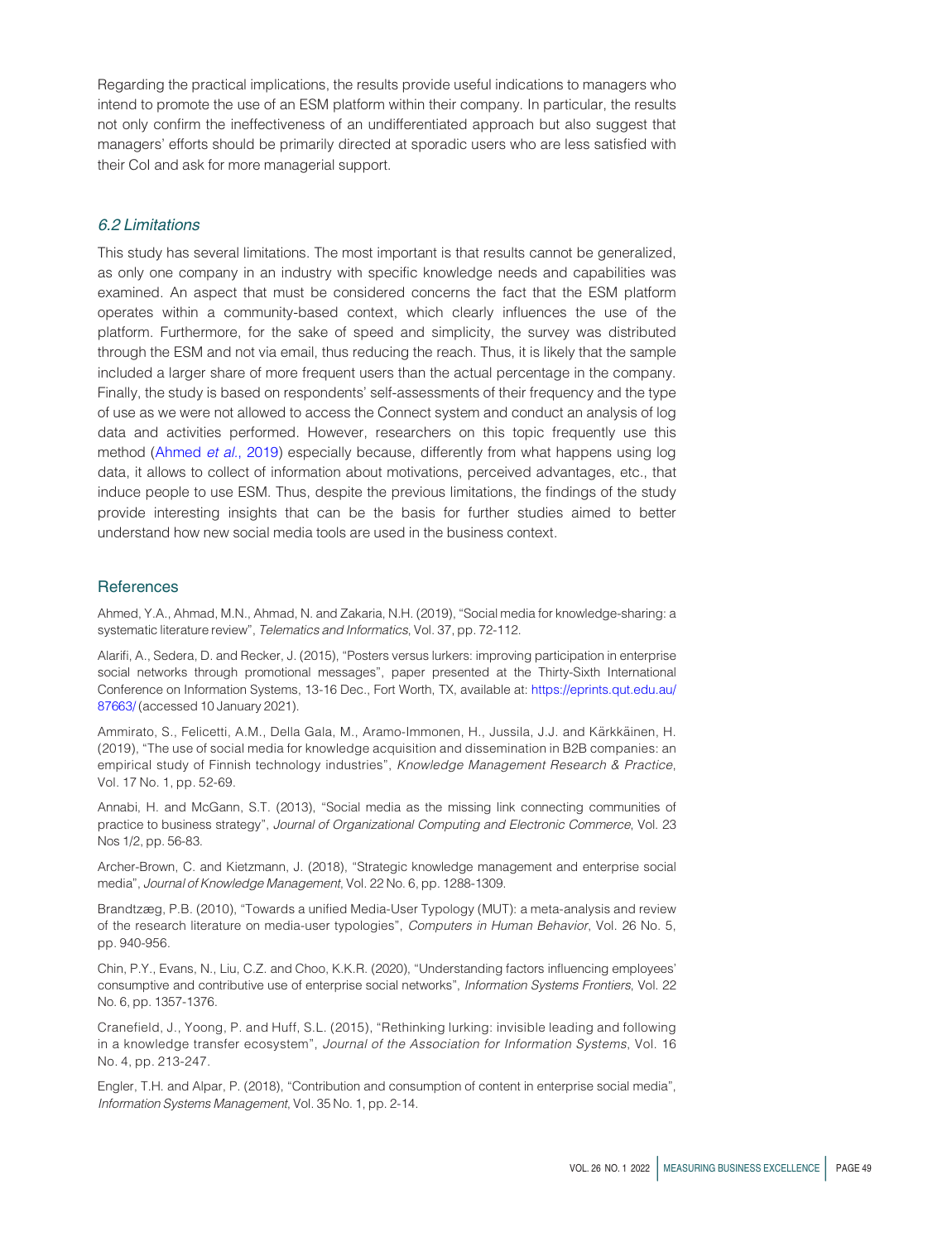<span id="page-12-8"></span>Giermindl, L., Strich, F. and Fiedler, M. (2018), "How do they differ? Analyzing the motivations of posters and lurkers for participation in enterprise social networks", Journal of Information Technology Theory and Application, Vol. 19 No. 2, pp. 89-120.

<span id="page-12-6"></span>Guinan, P.J., Parise, S. and Rollag, K. (2014), "Jumpstarting the use of social technologies in your organization", Business Horizons, Vol. 57 No. 3, pp. 337-347.

<span id="page-12-1"></span>Hacker, J. (2017), "Enterprise social networks: platforms for enabling and understanding knowledge work?", in Helms, R., Cranefield, J. and van Reijsen, J. (Eds), Social Knowledge Management in Action, Springer International Publishing, Cham, pp. 17-37.

<span id="page-12-10"></span>Hacker, J. and Riemer, K. (2020), "Identification of user roles in enterprise social networks: method development and application", Business & Information Systems Engineering: The International Journal of WIRTSCHAFTSINFORMATIK, pp. 1-21.

<span id="page-12-9"></span>Hacker, J. and Bodendorf, F. (2017), "Conceptualising and understanding user behaviour in enterprise social networks: a qualitative analysis", paper presented at the 28th Australasian Conference on Information Systems, 4-6 Dec., Hobart, available at: [https://aisel.aisnet.org/](https://aisel.aisnet.org/acis2017/41/) [acis2017/41/](https://aisel.aisnet.org/acis2017/41/) (accessed 10 January 2021).

<span id="page-12-11"></span>Han, J.Y., Hou, J., Kim, E. and Gustafson, D.H. (2014), "Lurking as an active participation process: a longitudinal investigation of engagement with an online cancer support group", Health Communication, Vol. 29 No. 9, pp. 911-923.

<span id="page-12-16"></span>Havakhor, T., Soror, A.A. and Sabherwal, R. (2018), "Diffusion of knowledge in social media networks: effects of reputation mechanisms and distribution of knowledge roles", Information Systems Journal, Vol. 28 No. 1, pp. 104-141.

<span id="page-12-5"></span>Helms, R., Cranefield, J. and van Reijsen, J. (Eds) (2017), "Social media and knowledge management: a perfect couple", Social Knowledge Management in Action, Springer International Publishing, Cham, pp. 1-13.

<span id="page-12-18"></span>Holtzblatt, L., Drury, J.L., Weiss, D., Damianos, L.E. and Cuomo, D. (2013), "Evaluating the uses and benefits of an enterprise social media platform", Journal of Social Media for Organization, Vol. 1 No. 1, pp. 1-21.

<span id="page-12-4"></span>Kane, G.C. (2017), "The evolutionary implications of social media for organizational knowledge management", Information and Organization, Vol. 27 No. 1, pp. 37-46.

<span id="page-12-0"></span>Leonardi, P.M., Huysman, M. and Steinfield, C. (2013), "Enterprise social media: definition, history and prospects for the study of social technologies in organizations", Journal of Computer-Mediated Communication, Vol. 19 No. 1, pp. 1-19.

<span id="page-12-3"></span>Levy, M. (2009), "WEB 2.0 implications on knowledge management", Journal of Knowledge Management, Vol. 13 No. 1, pp. 120-134.

<span id="page-12-7"></span>Mäntymäki, M. and Riemer, K. (2016), "Enterprise social networking: a knowledge management perspective", International Journal of Information Management, Vol. 36 No. 6, pp. 1042-1052.

<span id="page-12-14"></span>Ngai, E.W., Tao, S.S. and Moon, K.K. (2015), "Social media research: theories, constructs and conceptual frameworks", International Journal of Information Management, Vol. 35 No. 1, pp. 33-44.

<span id="page-12-12"></span>Nielsen, J. (2006), "90-9-1. rule for participation inequality: lurkers vs. contributors in internet communities", Nielsen Norman Group, available at: [www.nngroup.com/articles/participation-inequality/](http://www.nngroup.com/articles/participation-inequality/) (accessed 10 January 2021).

<span id="page-12-2"></span>Nisar, T.M., Prabhakar, G. and Strakova, L. (2019), "Social media information benefits, knowledge management and smart organizations", Journal of Business Research, Vol. 94, pp. 264-272.

<span id="page-12-13"></span>Oettl, C., Berger, T., Böhm, M., Wiesche, M. and Krcmar, H. (2018), "Archetypes of enterprise social network users", paper presented at the 51st HI International Conference on System Sciences, Hilton Waikaloa Village, HI, 3-6 Jan 2018, pp. 2036-2045.

<span id="page-12-15"></span>Pohjola, I. and Puusa, A. (2016), "Group dynamics and the role of ICT in the life cycle analysis of community of practice-based product development: a case study", Journal of Knowledge Management, Vol. 20 No. 3, pp. 465-483.

<span id="page-12-17"></span>Razmerita, L., Kirchner, K. and Nabeth, T. (2014), "Social media in organizations: leveraging personal and collective knowledge processes", Journal of Organizational Computing and Electronic Commerce, Vol. 24 No. 1, pp. 74-93.